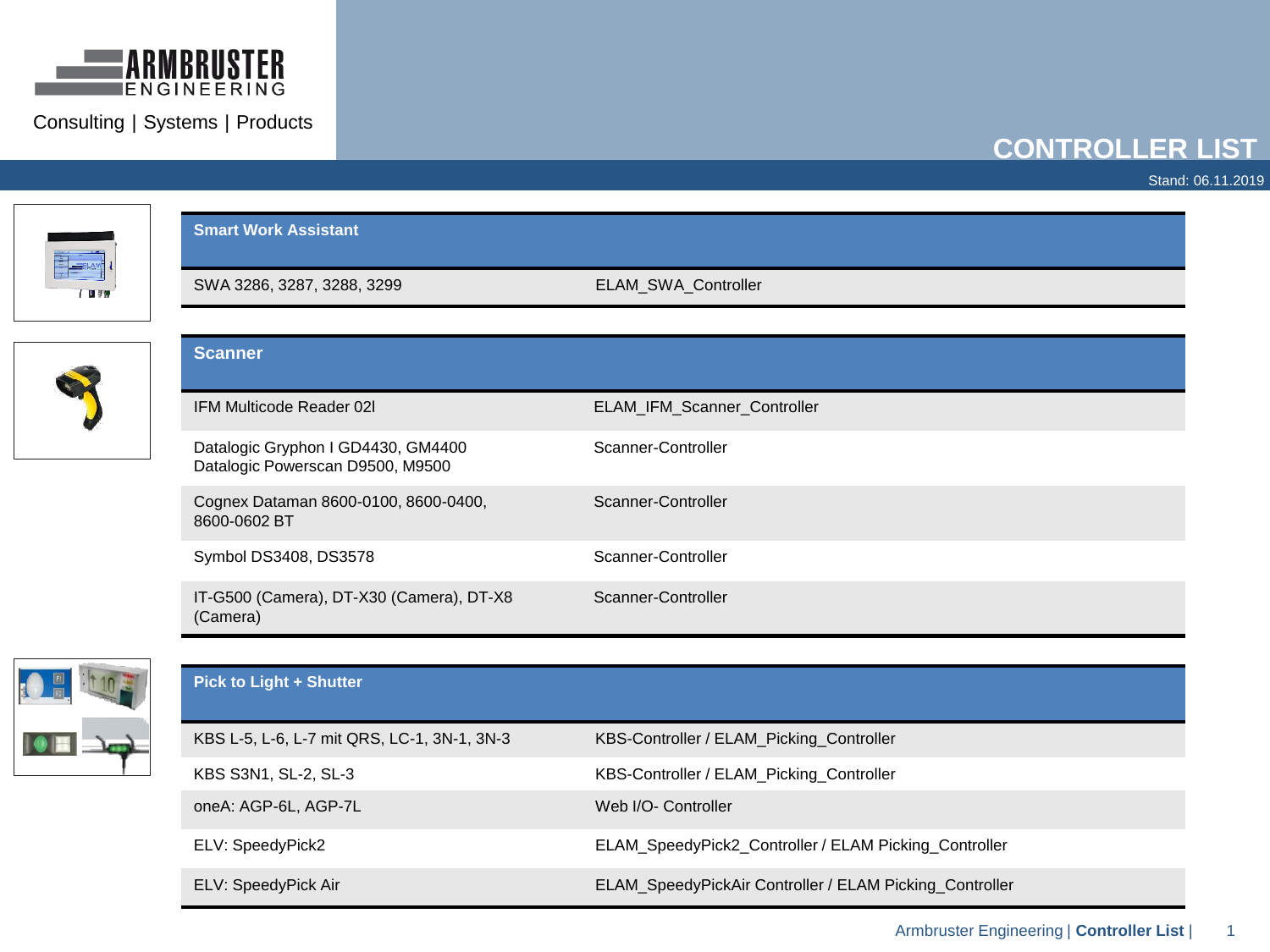



| <b>EC-Screwdriver control</b>               |                         |
|---------------------------------------------|-------------------------|
| Atlas Copco: PF4000, PF6000, MTF6000        | OpenProtocol-Controller |
| Apex Cleco M Pro 400GC (Cooper Power Tools) | OpenProtocol-Controller |
| Bosch CS351                                 | OpenProtocol-Controller |
| Stanley 21A10827                            | OpenProtocol-Controller |
| Ingersoll Rand (Typ QXX2PT18PQ4)            | OpenProtocol-Controller |
| <b>AMT</b>                                  | E2_VW_XML_Controller    |
| Deprag                                      | Deprag-Controller       |
| Desoutter: CVI                              | OpenProtocol-Controller |
| HS-Technik TorqBee/ PowerRiv                | ELAM_HST_Controller     |



| <b>Schut-off screwdriver</b>               |                    |  |
|--------------------------------------------|--------------------|--|
| Kolver: Control EDU / Spindle Pluto / Mito | Web I/O-Controller |  |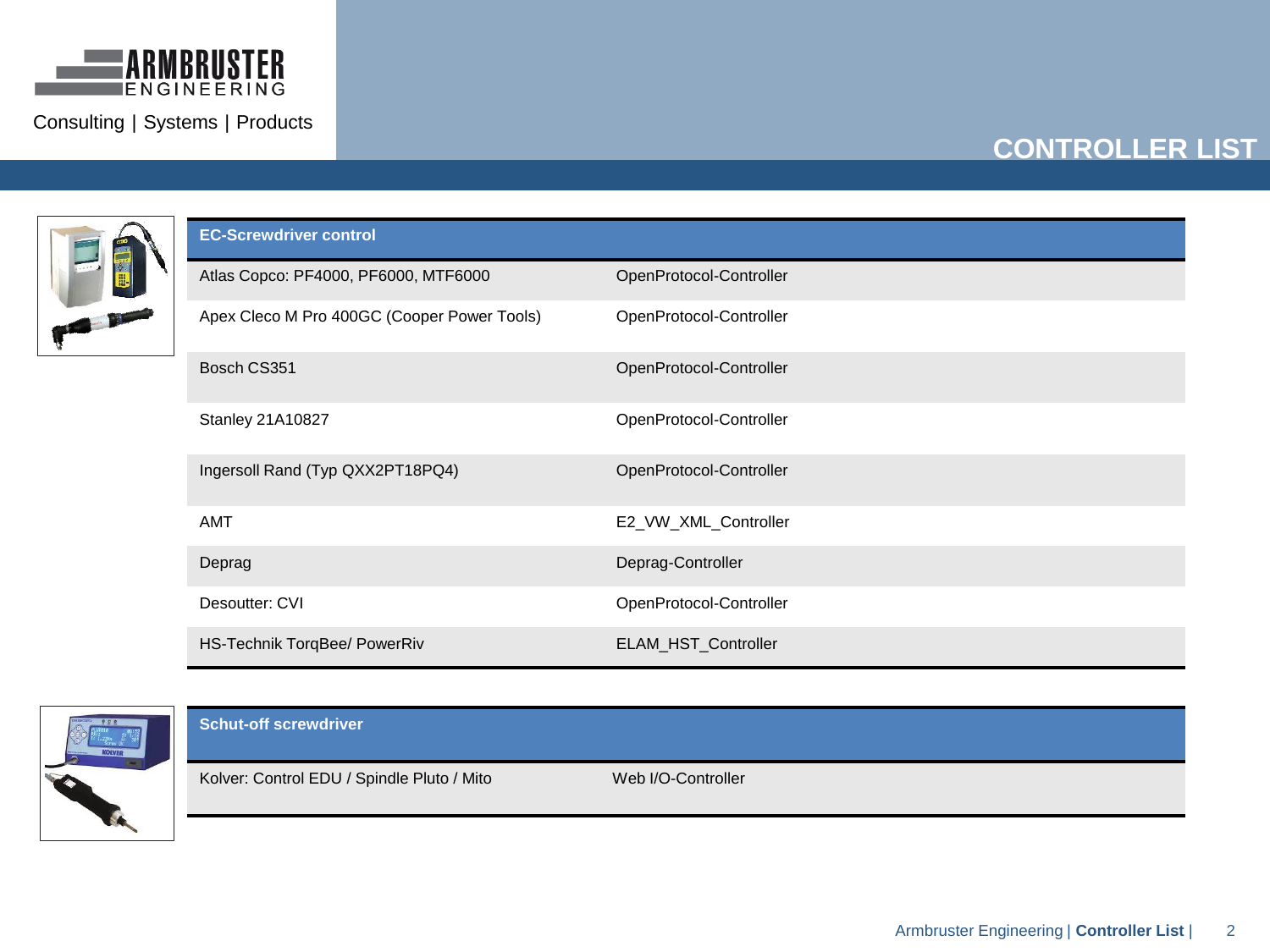

# **CONTROLLER LIST**



### **Riveting machines**

Gesipa Rivet Web I/O-Controller

HS-Technik NutBee ELAM\_HST\_Controller



| <b>Torque spanner</b>                                   |                         |
|---------------------------------------------------------|-------------------------|
| AMT / GWK: OPERATOR® 60 and 300 /<br>OPERATOR® PLUS 200 | E2 VW XML Controller    |
| AtlasCopco: STwrench                                    | Stwrench-Controller     |
| AtlasCopco / Saltus: DC and DAZ-TA                      | OpenProtocol-Controller |
| AtlasCopco / Saltus: Focus 61 control                   | OpenProtocol-Controller |
| One-Too MOMENT ALPHA OPTIMAL                            | Moment Alpha-Controller |



### **Bitselector**

AE Bitcubes serial **AE Bitcubes** serial AE Bitcube\_Controller

AE Bitcubes LAN **ELAM\_LED\_Bitcube\_Controller**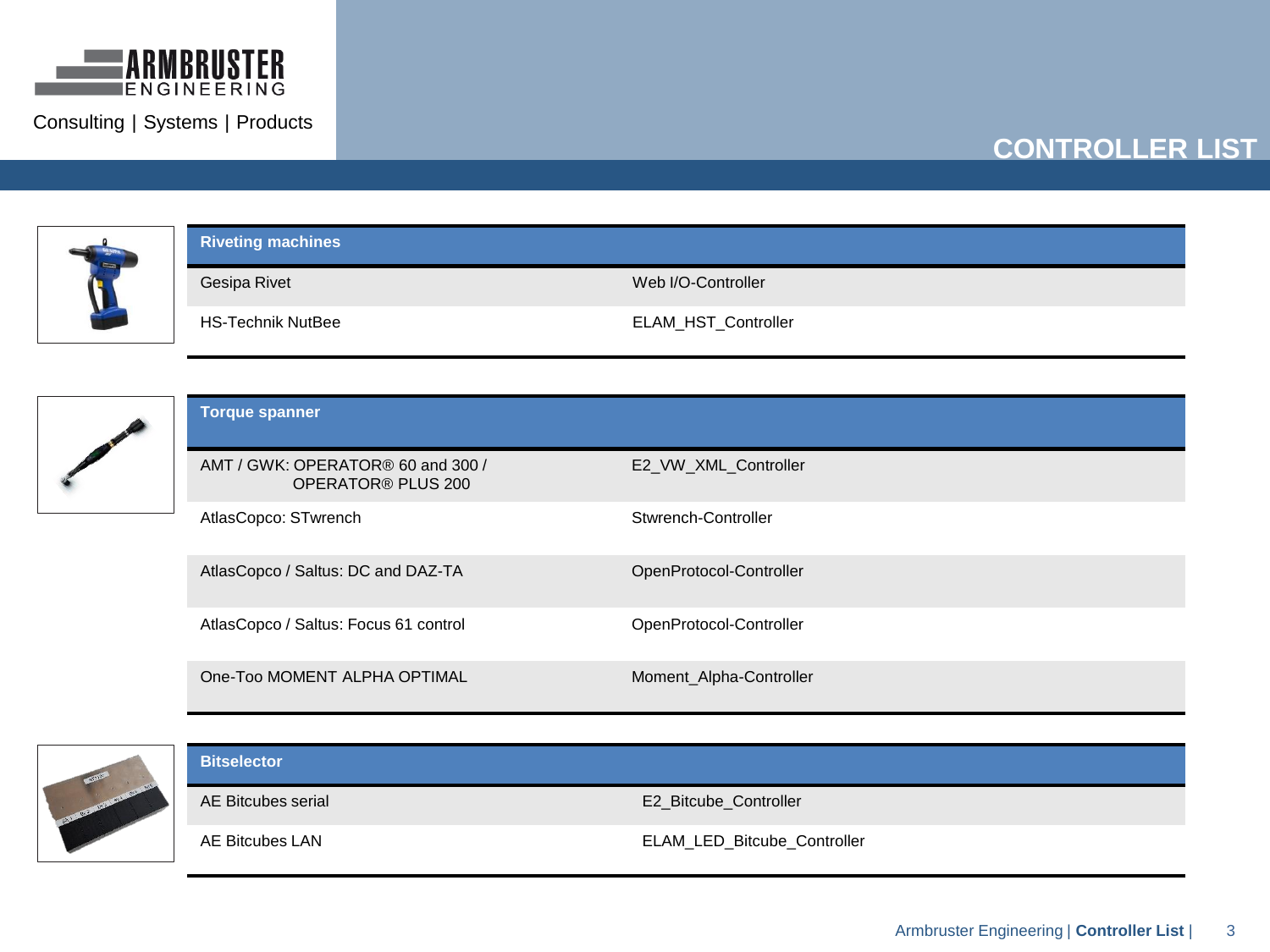

# **CONTROLLER LIST**







#### **Press-Controller**





| <b>Press</b>               |                               |
|----------------------------|-------------------------------|
| Axnum Compact Servopressen | ELAM_Axnum_Pressen_Controller |
| Aukos Press                | ELAM_Aukos_Pressen_Controller |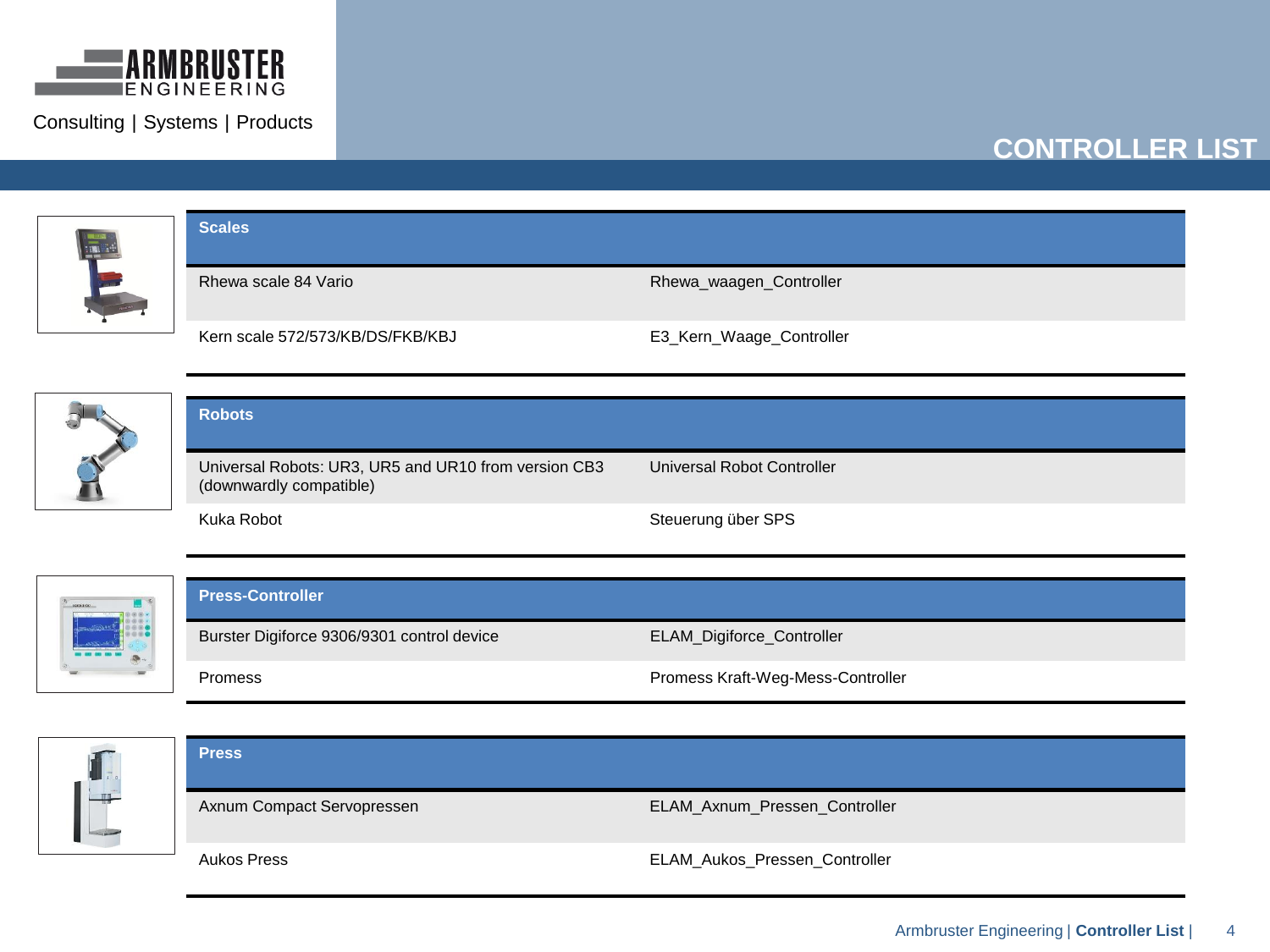

## **CONTROLLER LIST**



**Welding equipment**

HIE Akzent 3000 (Welding technology) ELAM\_Akzent\_Controller

Branson VC100 ELAM\_Branson\_VC100\_Controller

| <b>IX OCEAN</b> |  |
|-----------------|--|
|                 |  |
|                 |  |

| <b>Equipment for leak tests</b>         |                                           |  |
|-----------------------------------------|-------------------------------------------|--|
| Innomatec LTC-502                       | <b>ELAM Lecktest Innomatec Controller</b> |  |
| Fröhlich Lecktestgeräte MFL400 & MPS250 | <b>ELAM Froehlich Lecktest Controller</b> |  |
| Inficon P300XL Heliumlecksucher         | ELAM_Schnueffel_Controller                |  |
| <b>Foretest M-Series</b>                | <b>ELAM Foretest Controller</b>           |  |
| <b>BSAB</b> test facility               | ELAM_BSAB_Dichtpruef_Controller           |  |

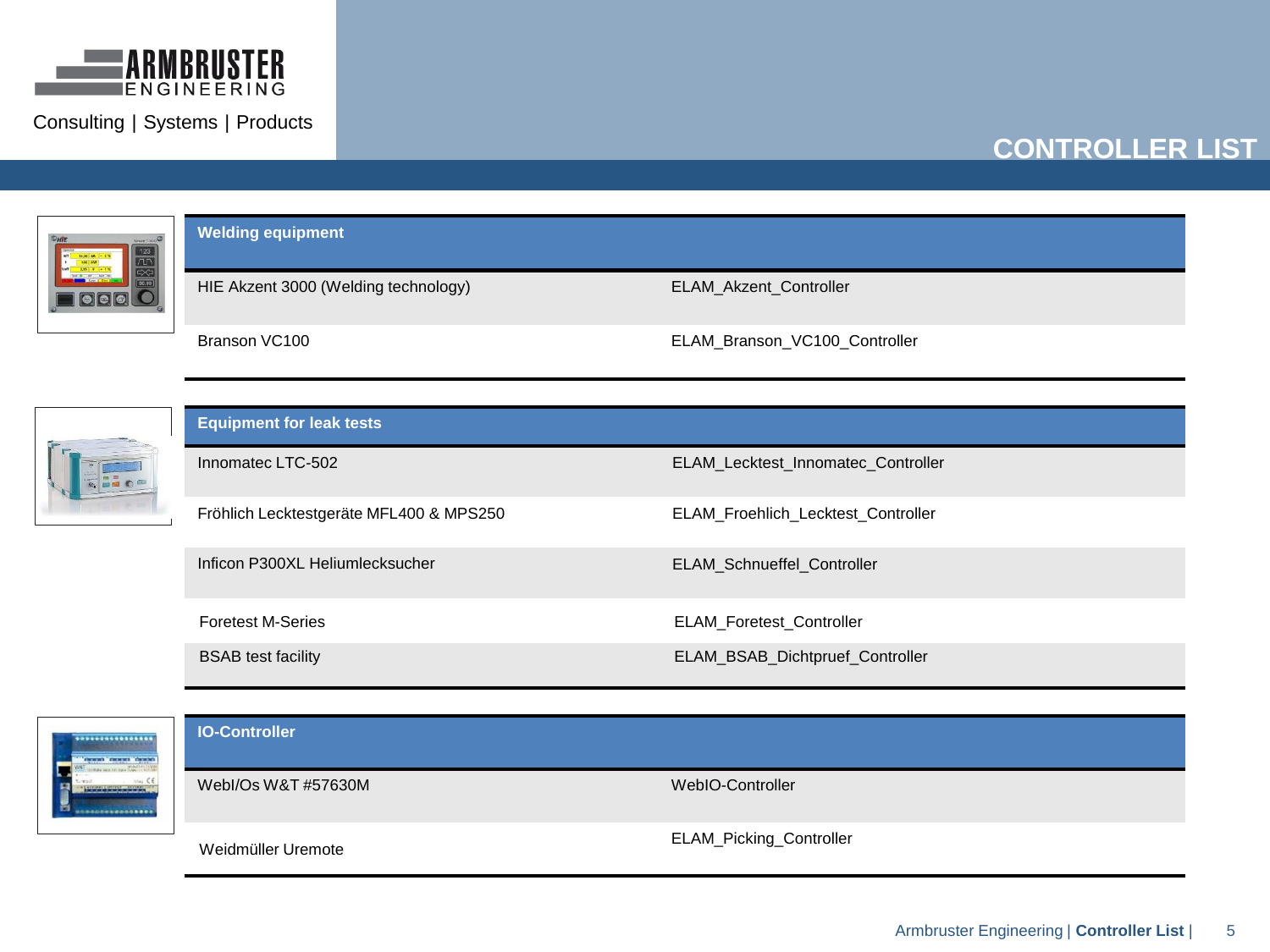



| <b>Further equipment</b>                   |                              |  |
|--------------------------------------------|------------------------------|--|
| Sarissa (position monitoring)              | Sarissa-Controller           |  |
| NATEV (client-specific)                    | NATEV-Controller             |  |
| IPS (client-specific)                      | <b>IPS-Controller</b>        |  |
| Posco (positioning system)                 | Posco-Controller             |  |
| Imetron: CALL THE DONKEY (FTS)             | Web I/O-Controller           |  |
| <b>Phoenix Contact</b>                     | E2 PhoenixContact Controller |  |
| Schlauchschneidemaschine Heinz Schade AC30 | ELAM_AC30_Controller         |  |



| <b>Ident Systems</b>                         |                       |  |
|----------------------------------------------|-----------------------|--|
| Euchner Electronic Key System (Werker-Ident) | E2_Euchner_Controller |  |
| Pepperl+Fuchs (RFID) IC-KP-B17               | PF-Ident-Controller   |  |
| AST (FTS)                                    | AST-Ident-Controller  |  |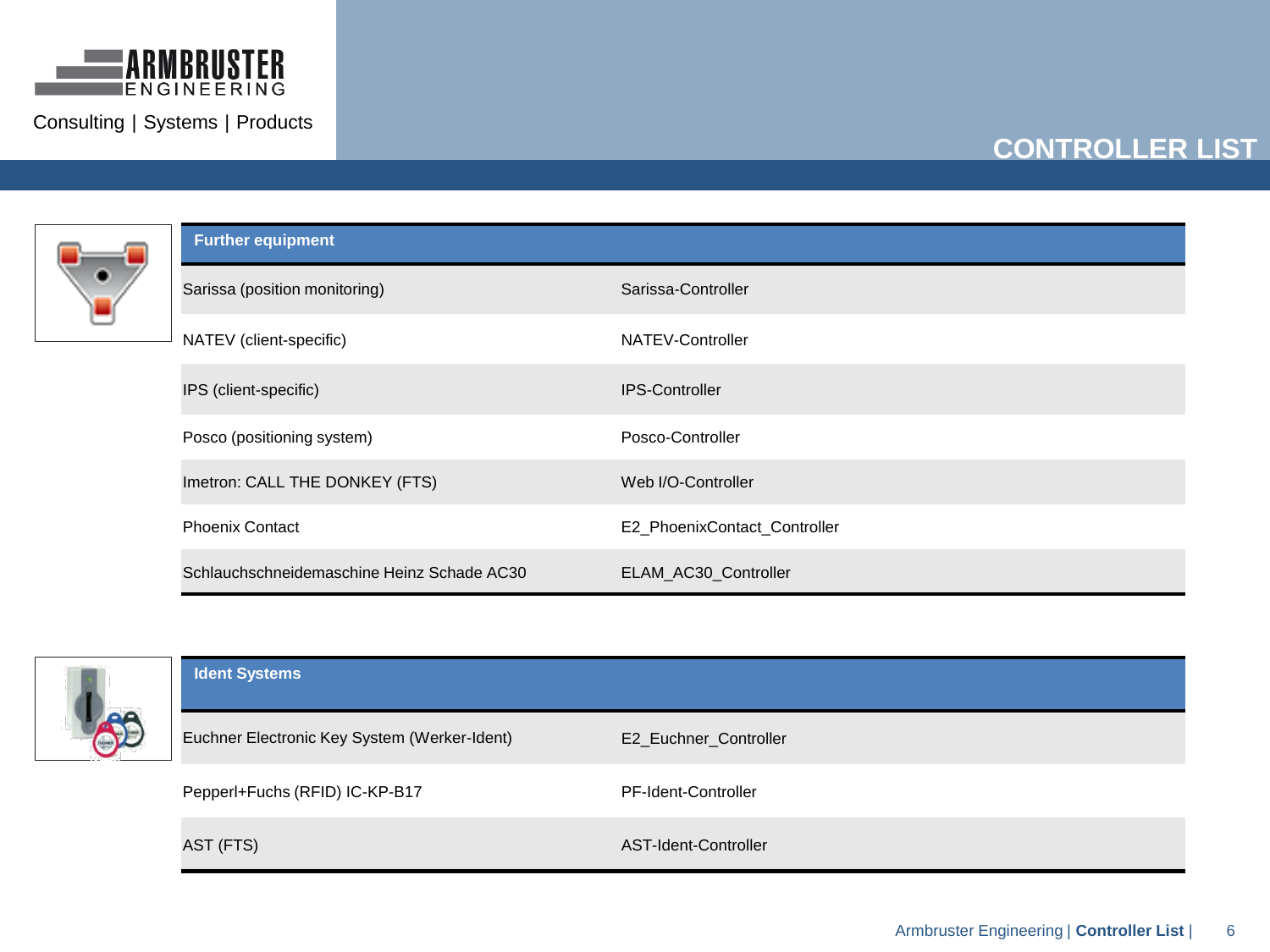



| <b>Control devices</b>                        |                                      |
|-----------------------------------------------|--------------------------------------|
| SPS SIEMENS: CPU 300 and CPU 400, CP required | S7- Controller                       |
| Bosch SPS                                     | Version: ELAM Baumann SPS Controller |
| S7-Bock control                               | E2 Bock Controller                   |
| S7-Bock control                               | E3 S7 Bock Controller                |



| <b>Cameras</b>                              |                              |  |
|---------------------------------------------|------------------------------|--|
| Camera Keyence: CV-X100                     | Keyence-Controller           |  |
| Camera Cognex: IN-Sight 5000, 7000 and 8000 | Camera_Controller            |  |
| Camera IDS Ueye                             | Camera_Controller            |  |
| Casio                                       | <b>HDT-Camera-Controller</b> |  |
| Any camera that supports UVC                | Camera-Controller            |  |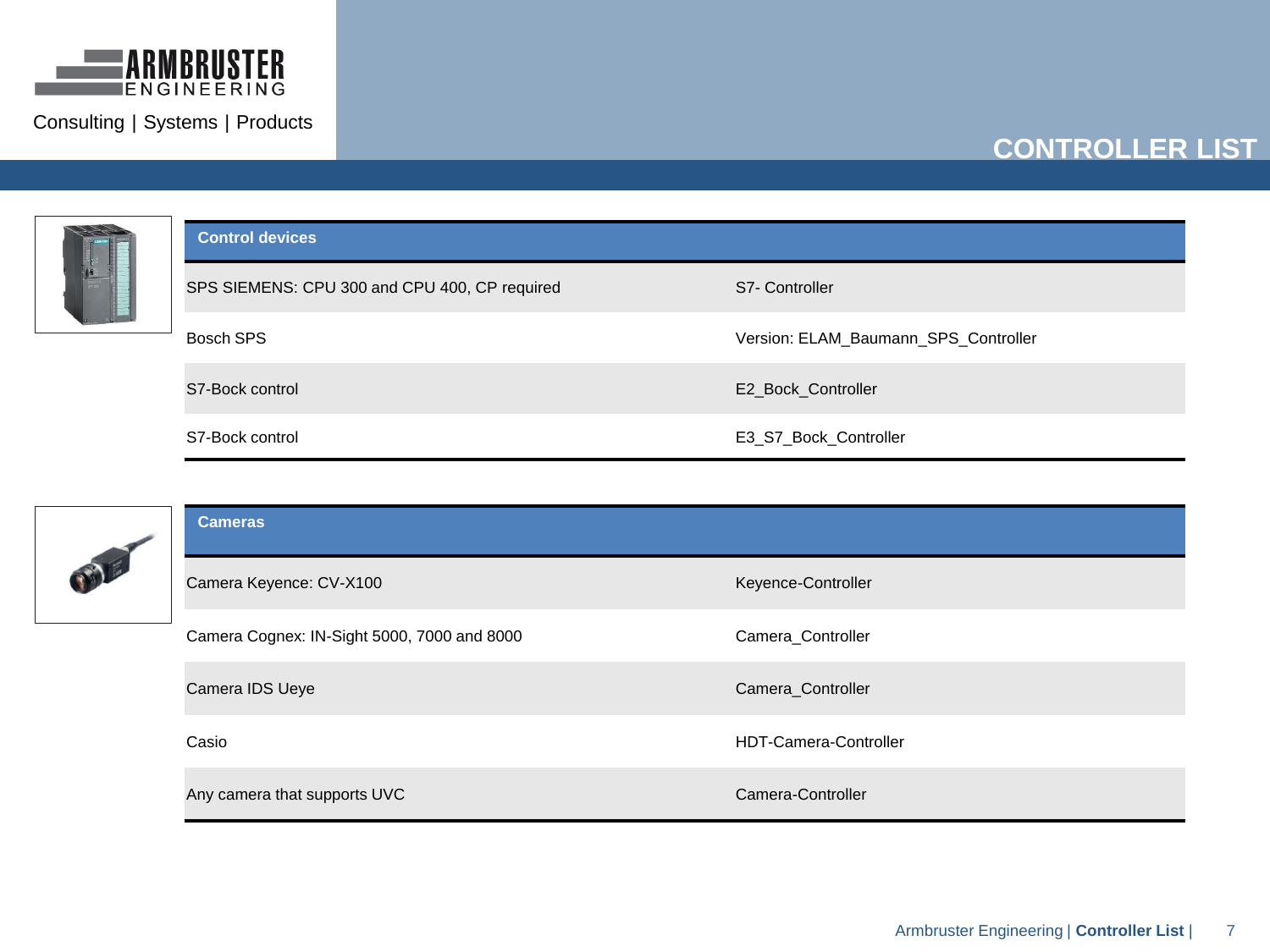

| $\overline{z}$ | <b>Printer</b>                                                            |                        |
|----------------|---------------------------------------------------------------------------|------------------------|
|                | Zebra Printer (with ZPL Interface)<br>for instance:<br>GK420T,ZM400,ZT410 | Zebra-Controller       |
|                | Intermec: PM4i                                                            | Zebra-Controller       |
|                | Brady: BBP12                                                              | Zebra-Controller       |
|                | Novexx XLP504                                                             | Zebra-Controller       |
|                | CAB SQUIX 4 / MACH 4S                                                     | Cab_Printer-Controller |

| Wear May<br><b>Tale</b><br>r | ÷<br>×. |   |  |
|------------------------------|---------|---|--|
|                              |         | ٠ |  |

|  | <b>Measurement device</b>                     |                                     |  |  |
|--|-----------------------------------------------|-------------------------------------|--|--|
|  | Keysight 34461A multimeter                    | ELAM_Keysight_Multimeter_Controller |  |  |
|  | Multimeter VC870                              | E3_Voltcraft_Multimeter_Controller  |  |  |
|  | Heidenhain dynamometer                        | Heidenhain Messgeräte-Controller    |  |  |
|  | ADOS Load pins SPT980 (Interface type: A100E) | A100E Controller                    |  |  |
|  | <b>TruckCAM</b>                               | TruckCam-Controller                 |  |  |
|  | LabView-Interface                             | Labview-Controller                  |  |  |